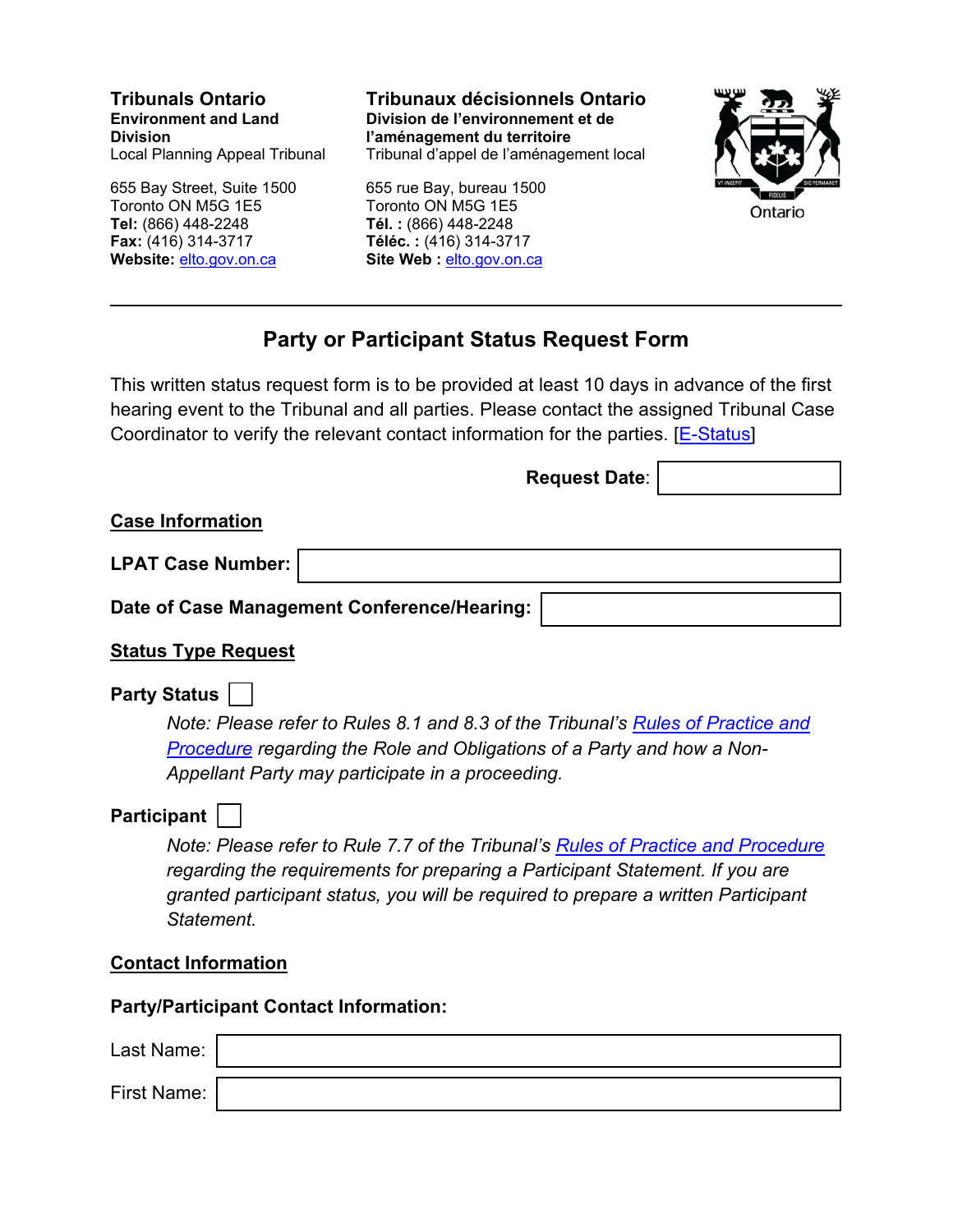| Company Name:     |  |
|-------------------|--|
| Email Address:    |  |
| Telephone Number: |  |

## **Representative Contact Information (if applicable):**

| Last Name:        |  |
|-------------------|--|
| First Name:       |  |
| Company Name:     |  |
| Email Address:    |  |
| Telephone Number: |  |

I certify that I have written authorization to act as a representative and I understand that I may be asked to produce this authorization at any time.

## **Status Request Details**

In the space below, please provide an outline of your interest and an explanation as to how your involvement will help the Tribunal resolve the issues raised in the appeal. You may also provide documentation or attachments to support your request.

Please note: This is a written request for status only. The request will be reviewed and considered by the presiding Tribunal Member at the hearing event.